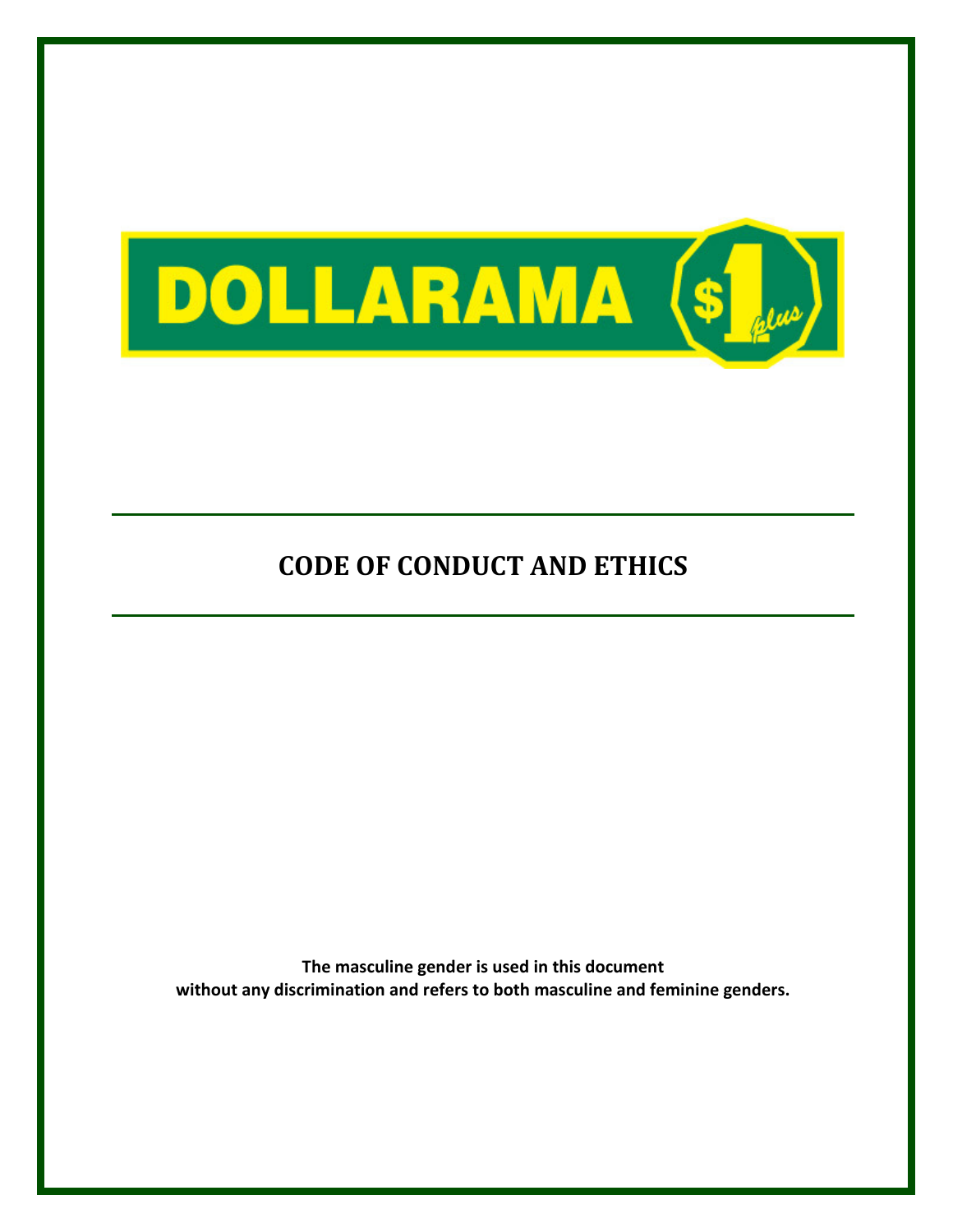

# TABLE OF CONTENTS

| A.             |                                                                     |  |
|----------------|---------------------------------------------------------------------|--|
| <b>B.</b>      |                                                                     |  |
| C.             |                                                                     |  |
| D.             |                                                                     |  |
| E.             |                                                                     |  |
| F.             |                                                                     |  |
| G.             |                                                                     |  |
| H.             |                                                                     |  |
| I.             |                                                                     |  |
| J.             |                                                                     |  |
| <b>K.</b>      |                                                                     |  |
| L.             |                                                                     |  |
| M.             | PROCEDURES FOR HANDLING THE REPORTING OF COMPLAINTS 9               |  |
| N.             |                                                                     |  |
| $\mathbf{0}$ . |                                                                     |  |
|                | APPENDIX A - CONFLICT OF INTEREST, GIFTS, SAMPLES & INVITATIONS  11 |  |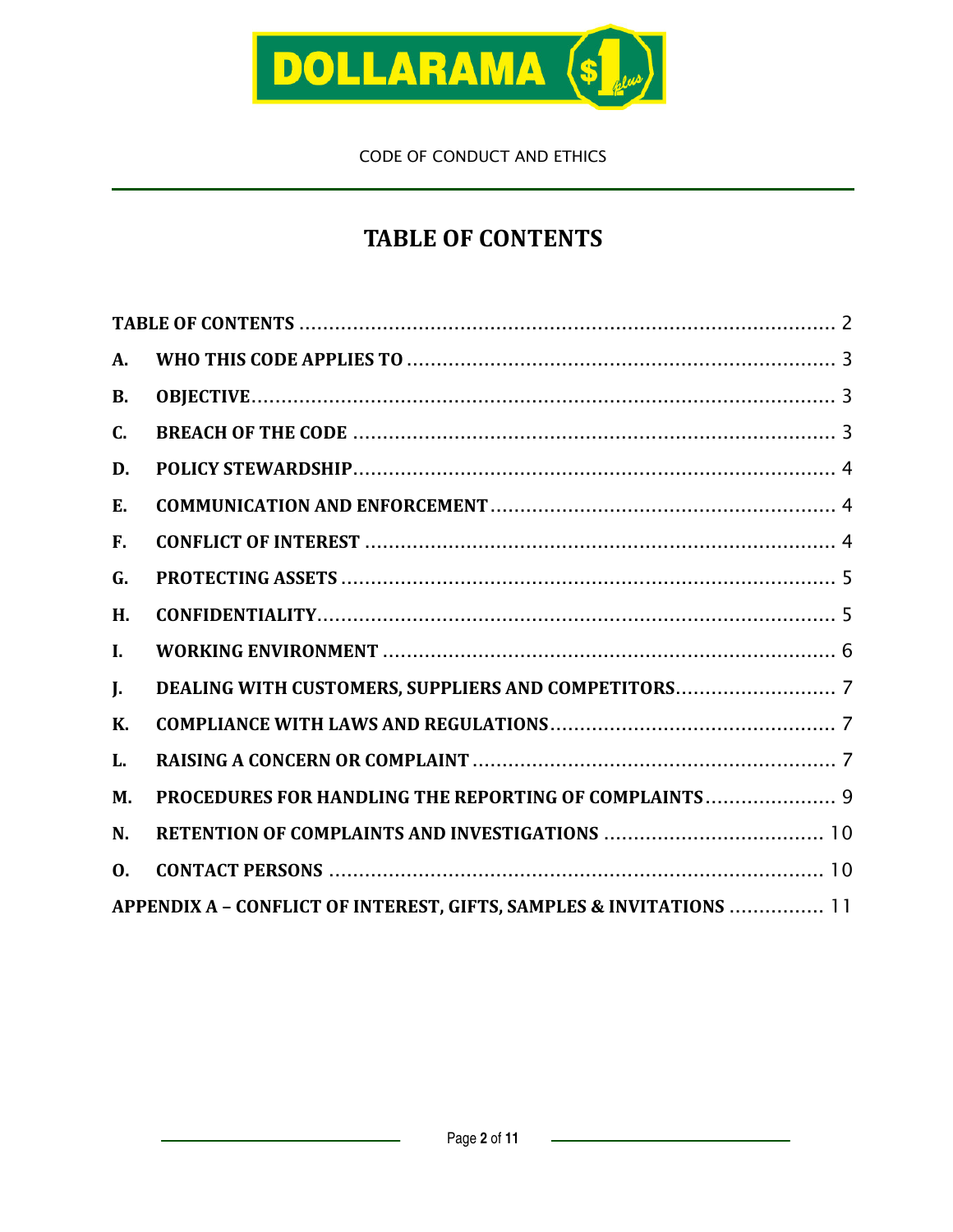

# A. WHO THIS CODE APPLIES TO

The Code applies to all directors, officers, head office management, head office employees, warehouse management, distribution centre management, field management and store management (hereinafter collectively referred to as "Employee(s) of the Corporation") of Dollarama Inc., its subsidiaries and business units (hereinafter collectively referred to as "Dollarama" or the "Corporation"). Employees of the Corporation shall acknowledge the Code (as hereinafter defined) and act accordingly by respecting not only the letter of the Code but also its intent.

### B. OBJECTIVE

The objective of this Code of Conduct and Ethics (the "Code") is to provide guidelines for maintaining the integrity, reputation, honesty, objectivity and impartiality of Dollarama.

This policy addresses various types of business conduct including, but not limited to:

- conflicts of interest, including transactions and agreements within which a director, executive officer or any Employee(s) of the Corporation may have a material interest;
- **Perofi** protection and proper use of Dollarama's corporate assets and opportunities;
- fair dealing with Dollarama's security holders, customers, employees, competitors, suppliers and other business partners;
- compliance with laws, rules and regulations; and
- **•** reporting of any illegal or unethical behaviour.

Dollarama reserves the right to revise this Code at any time, without advance notice, in order to take into account changed circumstances or amendments to laws and regulations. Should there be a material change, the revised version of the Code and a notice will be communicated to all Employees of the Corporation.

### C. BREACH OF THE CODE

Failure to comply with this Code may entail serious legal consequences for the Employee of the Corporation and Dollarama, and may, in such case, result in disciplinary action, up to and including immediate termination of employment or removal from office without any notice.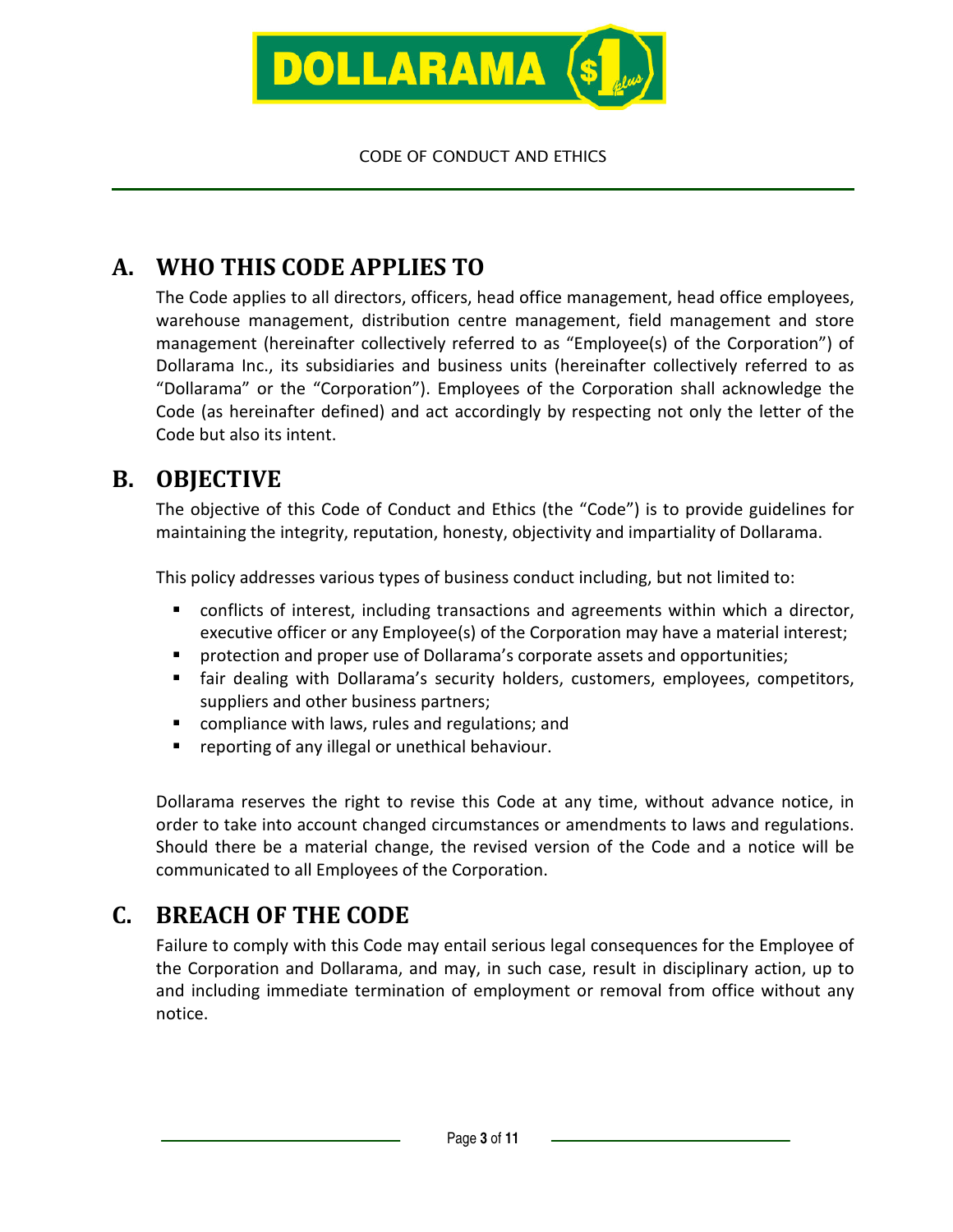

## D. POLICY STEWARDSHIP

Dollarama's Board of Directors, or the persons or committee appointed thereby, have the ultimate responsibility for the stewardship of the Code.

# E. COMMUNICATION AND ENFORCEMENT

All Employees of the Corporation shall be informed of the existence of this Code and of its importance. The Director of Human Resources of Dollarama will ensure that a copy of this Code is provided to each Employee of the Corporation and to each new Employee of the Corporation upon their hiring.

Only Dollarama's Board of Directors or the persons or committee appointed thereby may exceptionally grant exemptions of the applicability of the Code.

# F. CONFLICT OF INTEREST

Employees of the Corporation shall take all necessary measures to avoid conflicts of interest. A conflict of interest arises whenever a private interest interferes or conflicts in any way with that of Dollarama. Conflicts of interest also arise when an Employee of the Corporation, or member of his or her family, receives improper personal benefits as a result of his or her position in the company. Employees of the Corporation must always refrain from helping any other persons, companies or entities in securing any contracts with Dollarama that could result in a personal benefit to them.

Since it is impossible to provide an exhaustive list of all situations that could give rise to real or potential conflicts of interest, Employees of Dollarama shall ask themselves the following questions to determine if there is a potential conflict of interest:

- Do I stand to gain personally from this as a result of my position in the corporation?
- Does this result in a financial or other benefit for me, a relative, friend or any other person including companies or other entities with whom there is ownership interest?
- Would I be embarrassed to discuss this with my supervisor or my colleagues?
- Would I act differently if a friend, relative or any other person including companies or other entities with whom there are ownership interests were not involved?

#### Officers and employees

Any Employee of the Corporation that could be in a real or potential conflict of interest situation has the obligation to immediately inform their immediate supervisor or, in the case of a director, the other board members.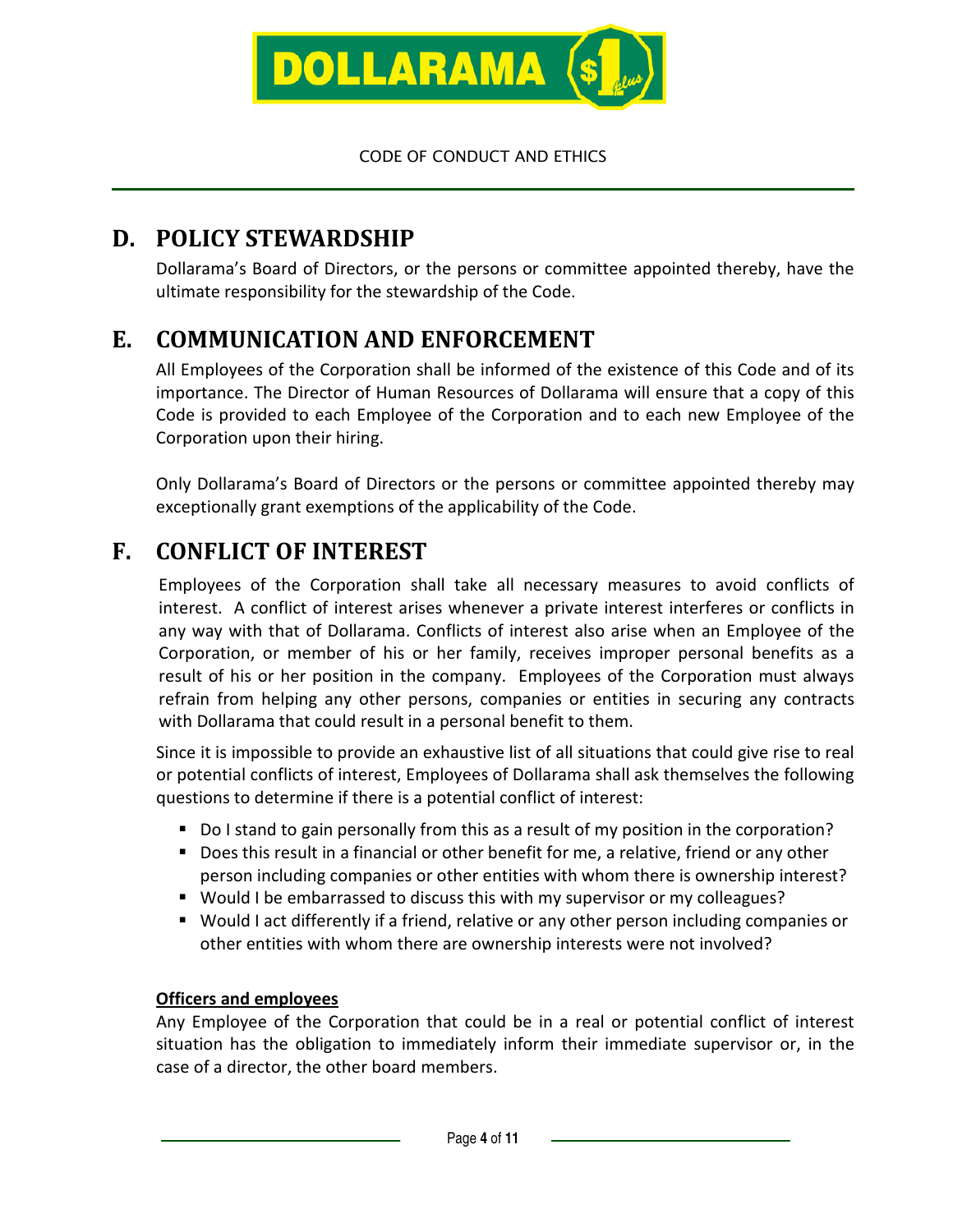

#### **Directors**

A director who finds himself in a conflict of interest during any Board of Directors or Committee meeting must immediately declare their interest and refrain from participating in any discussion about the conflicting issue or from voting on it.

Any questions about a director's actual or potential conflict of interest with the Company should be brought promptly to the attention of the audit committee, which will review the question and determine an appropriate course of action.

### G. PROTECTING ASSETS

Employees of the Corporation have the responsibility to protect Dollarama's property and assets, both physical (equipment, data, revenues, etc.) and intangible (networks, software, intellectual property, information, etc.), and to ensure their efficient use in the best interest of Dollarama.

Employees of the Corporation must take all possible safeguards to prevent theft, misuse, damage, loss, sabotage, carelessness and waste of Dollarama's property.

It is the duty of every Employee of the Corporation to report immediately to their superior any act that could be an actual or presumed breach of the guidelines concerning the protection of Dollarama's assets.

#### Corporation Funds

Employees of the Corporation who have access to Dollarama funds in any form including, but not limited to, money, currency, cheques, share certificates and promissory notes, must know and follow Dollarama's practices and procedures for handling funds.

#### Corporate Records

Corporate records serve as a base for the Corporation in managing its business, the assessment and carrying out of its obligations towards its shareholders, employees, customers, suppliers and other business partners, as well as for assuring compliance with legal, fiscal and financial requirements. Consequently, no entry, omission, falsification, or subterfuge of any kind may be made with the intent of obscuring or disguising the true nature of a transaction on Dollarama's books. Employees of the Corporation must know and follow Dollarama's practices and procedures to that effect.

### H. CONFIDENTIALITY

Employees of the Corporation must respect and maintain confidential all confidential information pertaining to Dollarama's business. In most cases, the documents and data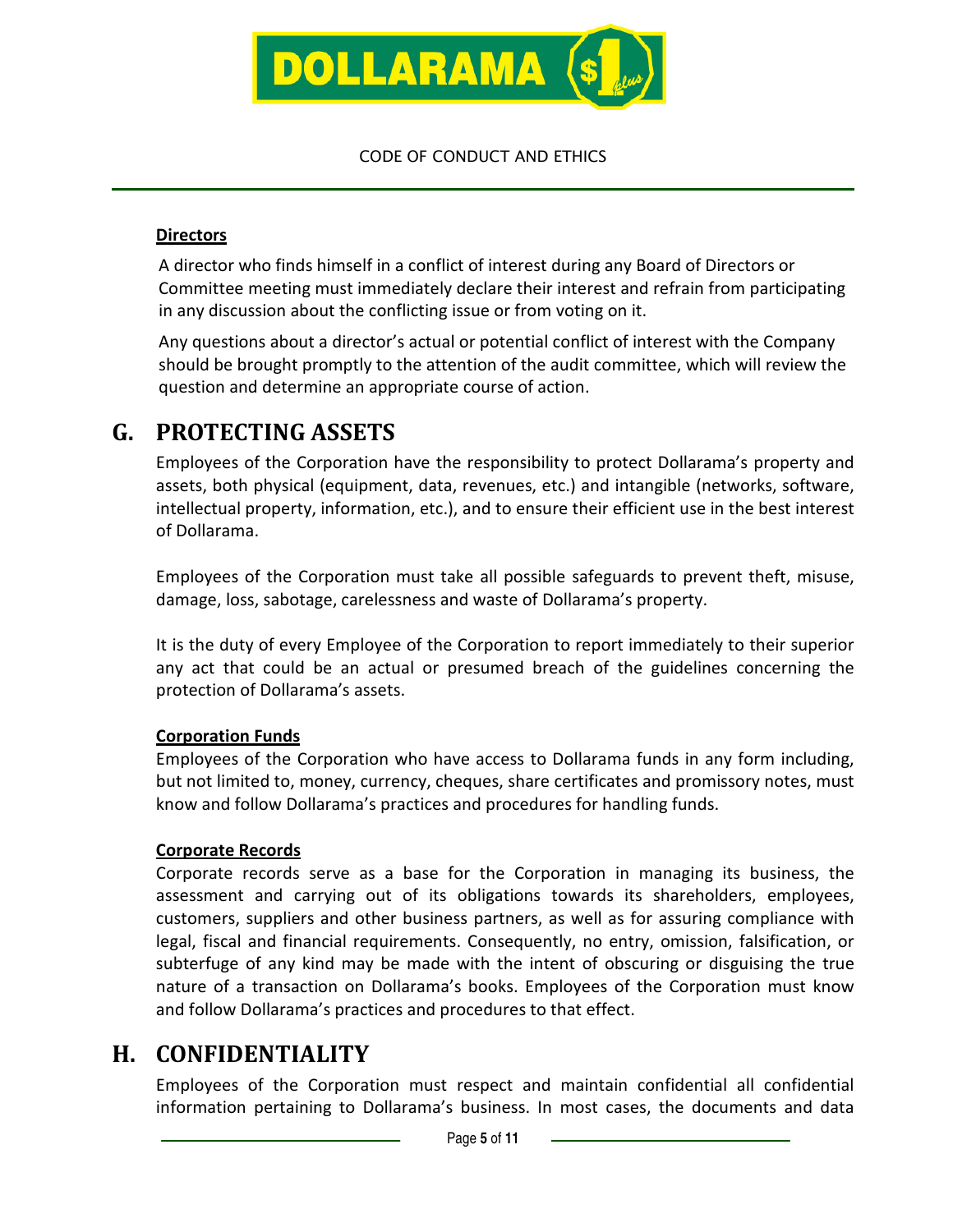

maintained, processed, created and/or accessible within Dollarama are considered confidential information which includes, but is not limited to, information in whatever form, related to Dollarama or any of its employees, customers, suppliers and other business partners which is not in the public domain. Employees of the Corporation must take all necessary actions in order to restrict access to such information and its disclosure.

Confidential information is proprietary to Dollarama and should not be disclosed, used, sold, transferred, discussed, reproduced or made available in any form for any purpose without proper authorization of the Employees of the Corporation immediate supervisor or from any other person having the authority.

### I. WORKING ENVIRONMENT

#### **Discrimination**

Dollarama is committed to equity and equality in all its employment practices and policies. It seeks to recruit, develop, reward and retain its employees on the basis of merit, ability and performance. Discriminating against any employee or person with whom the Corporation does business is strictly prohibited.

#### Harassment

Dollarama is committed in maintaining an atmosphere free of any form of harassment or violence in the workplace. Harassment, including sexual and psychological harassment, is prohibited. Harassment includes any conduct, comment, gesture or contact that is likely to cause offence or humiliation that deprives a person of the dignity and respect to which they are entitled. In addition, harassment can also take the form of any behaviour or action which interferes with an individual's ability to perform assignments or which creates a hostile or intimidating work environment. Dollarama will not tolerate any form of harassment.

#### **Safety**

Dollarama is committed to providing a safe and secure work environment and to reducing the risks of illness and injuries. To that effect, Dollarama has put in place policies with respect to health conditions and security including working procedures in carrying out tasks. Dollarama expects every employee to assume personal responsibility for his health and safety, and that of his colleagues. All work is to be done by following instructions and working procedures in place.

#### Alcohol, Drugs and Other Substances

Dollarama is concerned about the health, safety and well being of its employees, its business partners, its customers and the public. Consequently, Dollarama will not tolerate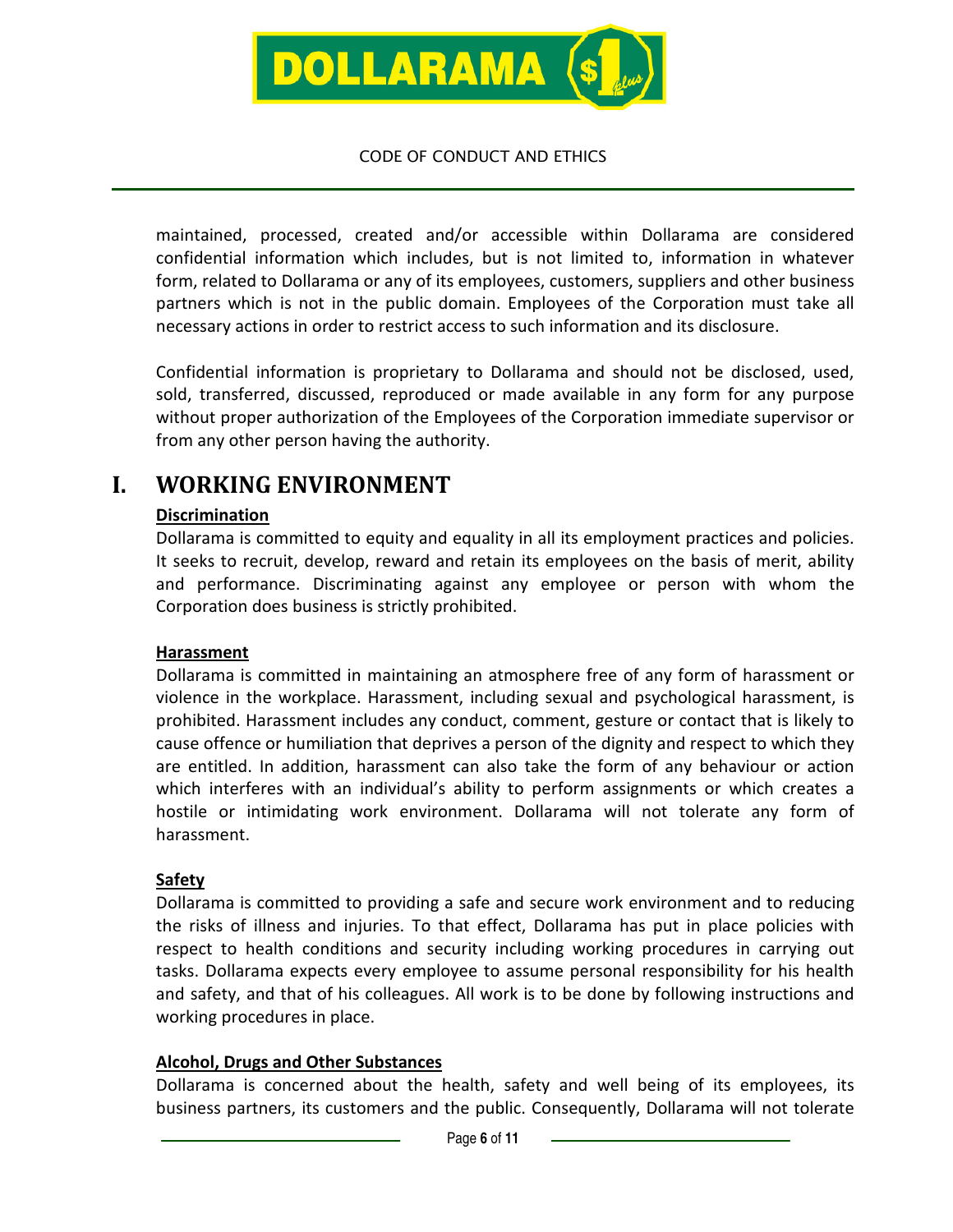

any unlawful use, possession, dispensation, distribution or manufacture of a controlled substance or alcohol in the workplace. Arriving at the workplace or any supplier site under the unlawful influence of any controlled substance or alcohol is also prohibited.

#### Weapons

Possession or use of any and all weapons including, but not limited to, knives, handguns and martial arts weapons, regardless of whether a license has been issued or the weapon is concealed, is prohibited.

### J. DEALING WITH CUSTOMERS, SUPPLIERS AND COMPETITORS

In order to enjoy a strong and lasting competitive advantage, Dollarama must take great care of its reputation for quality, service excellence and integrity. The best means of doing that and of consolidating Dollarama's position is to compete fairly while respecting our legal and ethical obligations to the letter. Competing fairly means respecting our customers, competitors, suppliers and other business partners and their respective representatives. It is imperative that the Employees of the Corporation act in a professional and courteous manner in their dealings with customers, suppliers and other business partners.

### K. COMPLIANCE WITH LAWS AND REGULATIONS

Dollarama's business must be dealt with in compliance with laws and regulations applicable to Dollarama in Canada, the U.S. or foreign countries. The Employees of the Corporation shall not directly or indirectly contravene the law by either acting or omitting to act in a manner that would result in an offence to the law.

All Employees of the Corporation shall also comply with general rules, policies and internal procedures of Dollarama.

All Employees of the Corporation who are members of professional associations shall also comply with the rules of conduct and the code of ethics of their professional association.

# L. RAISING A CONCERN OR COMPLAINT

Dollarama is committed to provide a work environment based on trust and respect, which enables all employees to work without fear of intimidation, discrimination or violence. As part of this commitment, Dollarama encourages an open and frank atmosphere in which complaints with respect to an illegal action or non-compliance to the Code can be raised without fear of retaliation.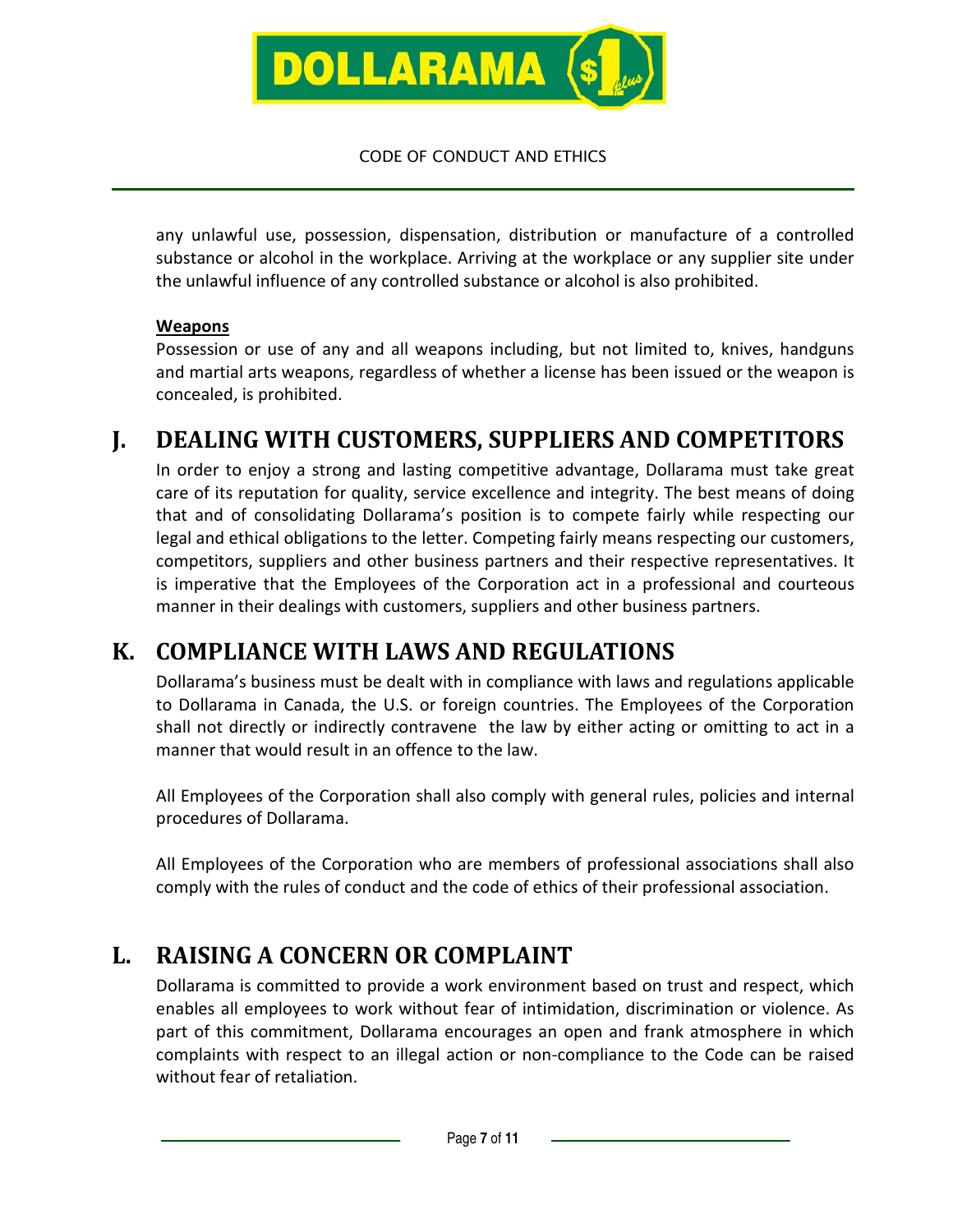

A complaint should be reported directly to the Employee of the Corporation's immediate supervisor. However, if such reporting is either inappropriate, does not provide the necessary level of confidentiality or as the employee otherwise prefers, the complaint should be reported directly to the following people (hereinafter referred to as the "Designated Person").

| Contact                                                             | <b>Issue</b>                                                                                                            |
|---------------------------------------------------------------------|-------------------------------------------------------------------------------------------------------------------------|
| <b>Regional District Manager</b>                                    | Protecting assets                                                                                                       |
| Director of Human Resources                                         | Conflict of interests / Confidentiality / Work<br>Fnvironment                                                           |
| Chief Financial Officer                                             | Insider trading / Disclosure of information                                                                             |
| <b>Chief Operations Officer</b>                                     | Dealing with customers, competitors, suppliers and<br>other business partners / Compliance with laws and<br>regulations |
| Chief Operations Officer and / or<br><b>Chief Financial Officer</b> | For any issue                                                                                                           |

A concern or a complaint can be sent by any of the channels listed below.

| Channel    | <b>Note</b>                                                                                                                                                                                             |
|------------|---------------------------------------------------------------------------------------------------------------------------------------------------------------------------------------------------------|
| Voice Mail | Voice mail is anonymous, caller ID is not enabled,<br>and may be reached by dialling 1-866-955-5677. The<br>caller must identify the name or title of the person<br>to whom the message should be sent. |
| F-Mail     | Address the email to: complaint@dollarama.com. In<br>the subject line indicate the name or title of the<br>person to whom the message should be sent.                                                   |
| Writing    | Address the letter to the name or the title of the<br>person you wish to receive the letter.                                                                                                            |

All complaints must be accompanied by all the relevant information, including specifics such as dates, place occurred, person or witness, numbers, etc. required to conduct a reasonable inquiry. Should the complainant wish to discuss the complaint with the Designated Person, they shall indicate so when they file their complaint and indicate at what telephone number they can be reached should the Designated Person see appropriate. The Designated Person shall have the right not to proceed with any investigation should the information provided in the complaint be vague and/or insufficient.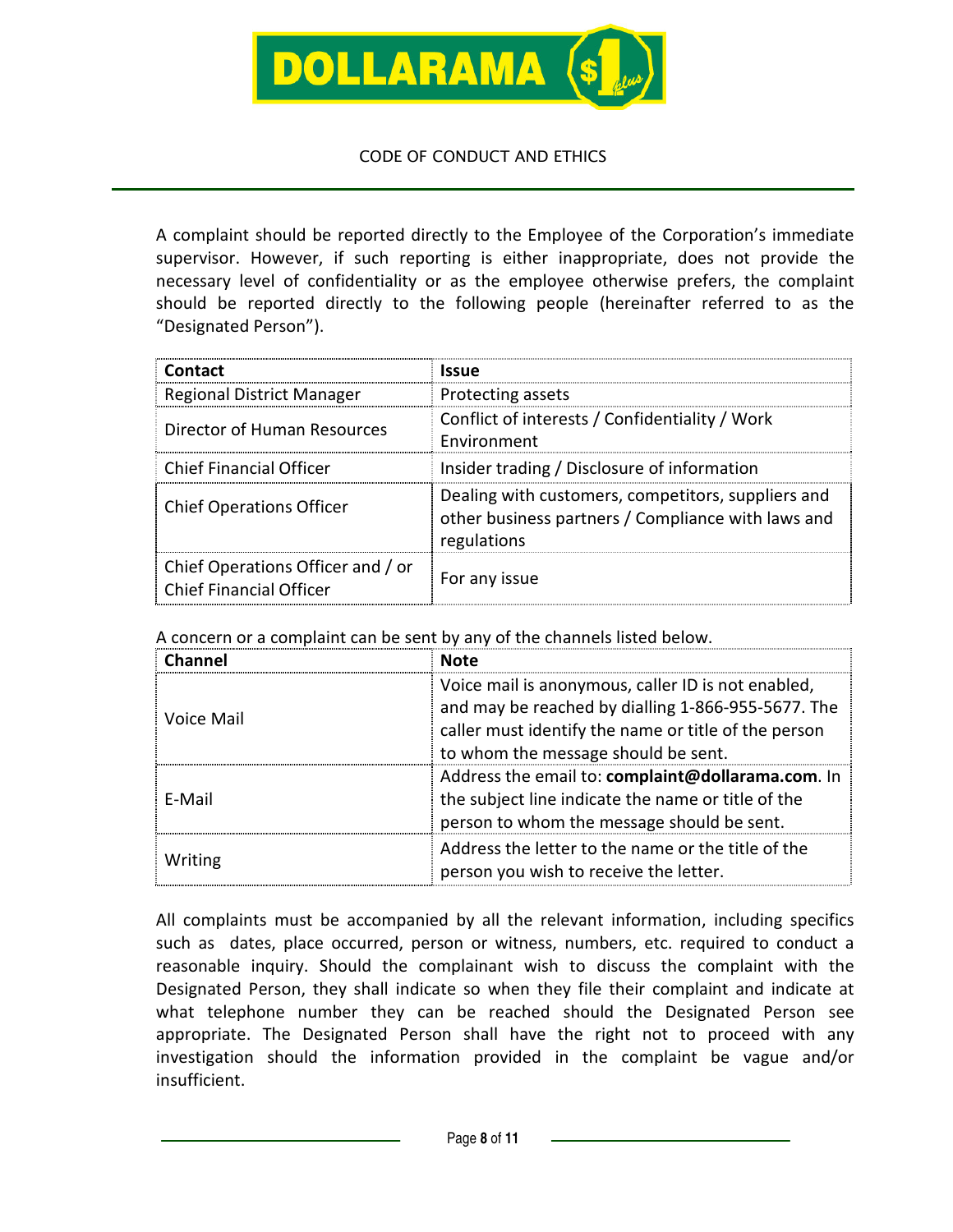

#### **Confidentiality**

Dollarama is fully committed to maintaining adequate procedures for the confidential and anonymous reporting by Dollarama employees of a complaint.

Any submission made regarding non-compliance of the Code shall be treated on a confidential basis. The complainant's identity shall be treated confidentially, unless specifically permitted to be disclosed by him, or unless required by law. Anonymous and confidential submissions shall only be disclosed to those persons who have a need to know in order to properly carry out an investigation of a complaint, in accordance with the procedures on handling the report of a complaint.

#### Retaliation

Any person who in good faith makes a complaint (the "Complainant") will be protected from threats of retaliation, discharge, or other types of discrimination including, but not limited to, lower compensation or inferior terms and conditions of employment that are directly related to the complaint. The term "good faith" has the meaning and refers to a person who is reasonably convinced that the complaint is well founded and based on true facts, and that the complaint is not intended to provide him advantages or aimed at attacking the reputation of the person mentioned in the complaint.

- A complainant is protected from any retaliation to matters that are, or could give rise to, serious violations, provided the complaint is made: (i) in good faith, without prejudicial intentions and false allegations; (ii) in the reasonable belief of the complainant that the conduct, or matter covered by the complaint constitutes or has the potential to constitute a serious violation; and (iii) without seeking any personal gain or advantages.
- Any Employee of Dollarama who retaliates against a complainant may face disciplinary actions including termination of his employment without notice.

# M. PROCEDURES FOR HANDLING THE REPORTING OF COMPLAINTS

Upon receipt of a complaint by a Designated Person, the latter shall:

- Register the complaint in a log book; and
- Review and assess the seriousness of the complaint with internal audit or any other necessary actions as deemed applicable along with the assistance of Dollarama's Board of Directors or the persons or committee appointed thereby as required, and investigate as appropriate.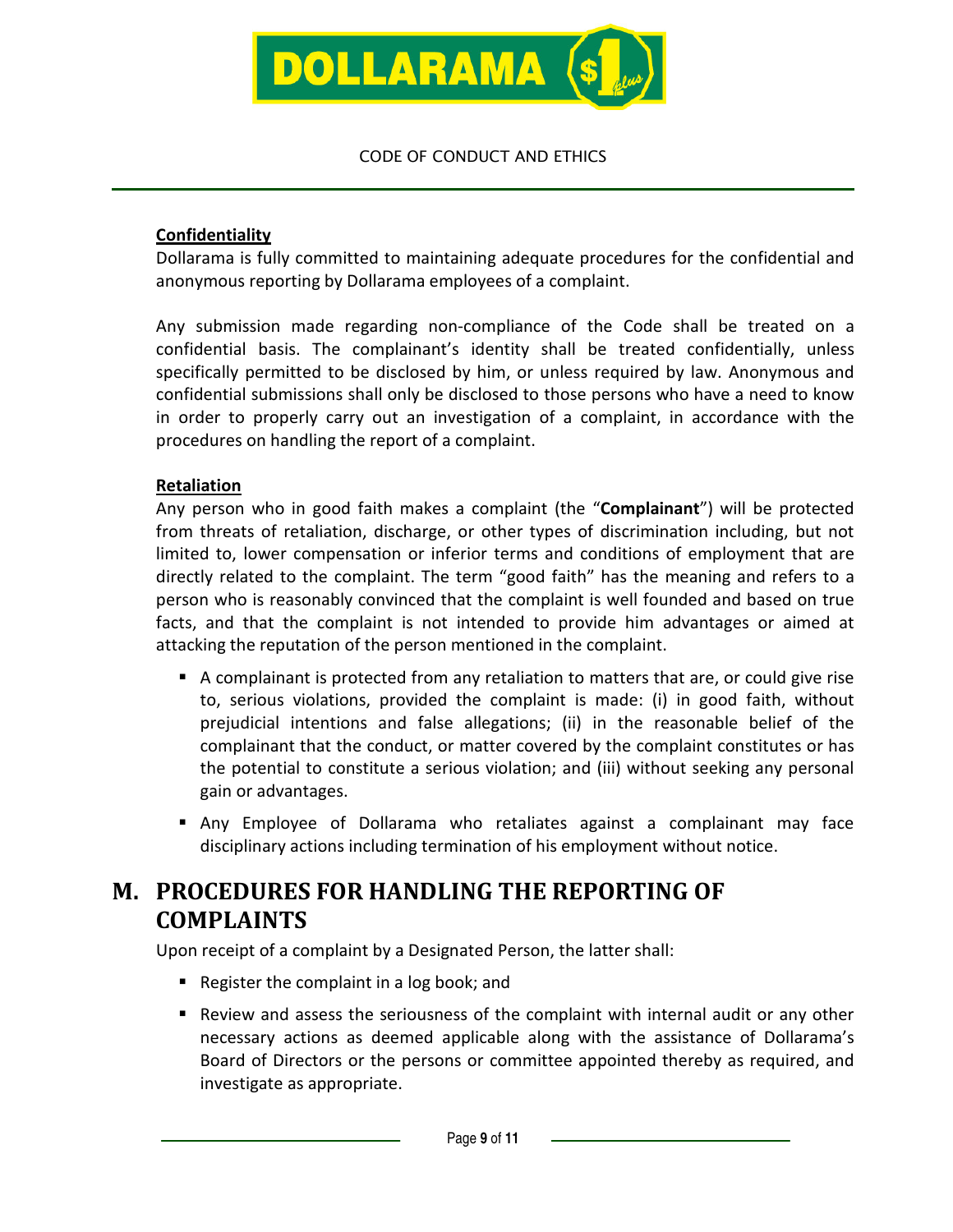

On a quarterly basis and upon request, the Designated Person shall prepare a report for Dollarama's Board of Directors or the persons or committee appointed thereby, sent to the attention of the Chief Financial Officer, showing all complaints received with respect to the non compliance of the Code during the previous quarter through all channels of communications; how were complaints handled; results of any investigation; and any corrective action taken.

### N. RETENTION OF COMPLAINTS AND INVESTIGATIONS

All complaints and investigations with respect to the non-compliance to the Code shall be kept in a secure place in order to protect the confidentiality of the information provided by the Complainant.

### O. CONTACT PERSONS

For any questions you may have with respect to the general application of the Code and its application, you may contact the Designated Person listed in section L of the Code taking into consideration the subject matter.

**\* \* \* \* \***